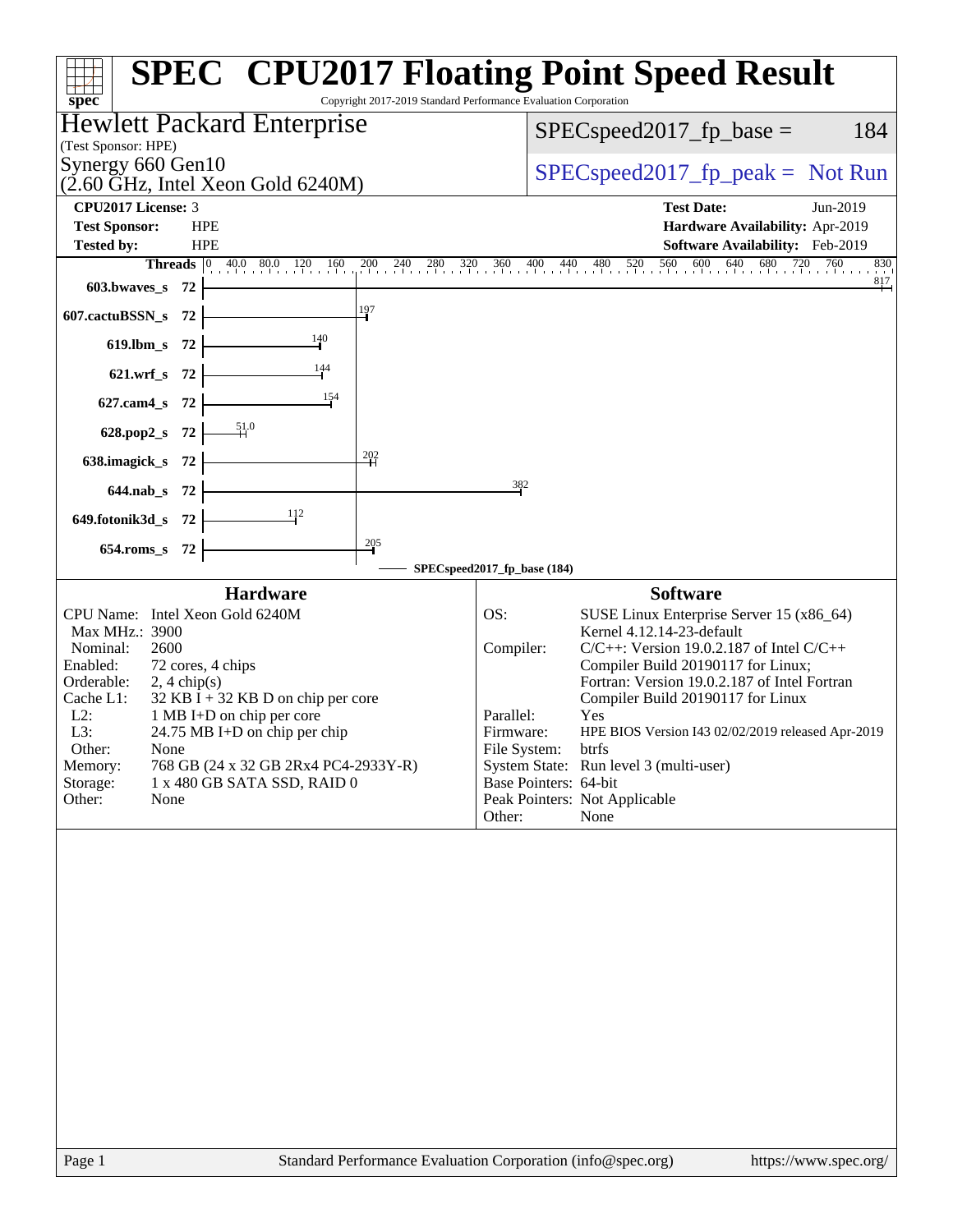#### **[spec](http://www.spec.org/) [SPEC CPU2017 Floating Point Speed Result](http://www.spec.org/auto/cpu2017/Docs/result-fields.html#SPECCPU2017FloatingPointSpeedResult)** Copyright 2017-2019 Standard Performance Evaluation Corporation

#### Hewlett Packard Enterprise

(Test Sponsor: HPE)

(2.60 GHz, Intel Xeon Gold 6240M)

 $SPEC speed2017_fp\_base = 184$ 

### Synergy 660 Gen10<br>  $SPEC speed2017$  [p\_peak = Not Run

**[CPU2017 License:](http://www.spec.org/auto/cpu2017/Docs/result-fields.html#CPU2017License)** 3 **[Test Date:](http://www.spec.org/auto/cpu2017/Docs/result-fields.html#TestDate)** Jun-2019 **[Test Sponsor:](http://www.spec.org/auto/cpu2017/Docs/result-fields.html#TestSponsor)** HPE **[Hardware Availability:](http://www.spec.org/auto/cpu2017/Docs/result-fields.html#HardwareAvailability)** Apr-2019 **[Tested by:](http://www.spec.org/auto/cpu2017/Docs/result-fields.html#Testedby)** HPE **[Software Availability:](http://www.spec.org/auto/cpu2017/Docs/result-fields.html#SoftwareAvailability)** Feb-2019

#### **[Results Table](http://www.spec.org/auto/cpu2017/Docs/result-fields.html#ResultsTable)**

| <b>Base</b>      |                            |                |              |                | <b>Peak</b> |                |            |                |                |              |                |              |                |              |
|------------------|----------------------------|----------------|--------------|----------------|-------------|----------------|------------|----------------|----------------|--------------|----------------|--------------|----------------|--------------|
| <b>Benchmark</b> | <b>Threads</b>             | <b>Seconds</b> | Ratio        | <b>Seconds</b> | Ratio       | <b>Seconds</b> | Ratio      | <b>Threads</b> | <b>Seconds</b> | <b>Ratio</b> | <b>Seconds</b> | <b>Ratio</b> | <b>Seconds</b> | <b>Ratio</b> |
| 603.bwayes_s     | 72                         | 72.2           | 817          | 71.2           | 829         | 72.2           | 817        |                |                |              |                |              |                |              |
| 607.cactuBSSN s  | 72                         | 84.3           | 198          | 84.7           | 197         | 85.0           | 196        |                |                |              |                |              |                |              |
| $619.$ lbm s     | 72                         | 37.6           | 139          | 37.1           | 141         | 37.3           | 140        |                |                |              |                |              |                |              |
| $621$ .wrf s     | 72                         | 93.1           | 142          | 92.2           | 144         | 92.0           | 144        |                |                |              |                |              |                |              |
| $627.cam4_s$     | 72                         | 57.5           | 154          | 57.4           | 154         | 57.6           | 154        |                |                |              |                |              |                |              |
| $628.pop2_s$     | 72                         | 266            | 44.6         | 233            | 51.0        | 229            | 51.9       |                |                |              |                |              |                |              |
| 638.imagick_s    | 72                         | 69.4           | 208          | 71.4           | 202         | 71.7           | 201        |                |                |              |                |              |                |              |
| $644$ .nab s     | 72                         | 45.7           | 382          | 45.7           | 382         | 45.7           | 382        |                |                |              |                |              |                |              |
| 649.fotonik3d s  | 72                         | 82.3           | 111          | 81.3           | 112         | 81.7           | <u>112</u> |                |                |              |                |              |                |              |
| $654$ .roms s    | 72                         | 77.2           | 204          | 76.9           | 205         | 76.4           | 206        |                |                |              |                |              |                |              |
|                  | $SPEC speed2017$ fp base = |                | 184          |                |             |                |            |                |                |              |                |              |                |              |
|                  | $CDFAC = 10047C$           |                | $\mathbf{M}$ |                |             |                |            |                |                |              |                |              |                |              |

**[SPECspeed2017\\_fp\\_peak =](http://www.spec.org/auto/cpu2017/Docs/result-fields.html#SPECspeed2017fppeak) Not Run**

Results appear in the [order in which they were run.](http://www.spec.org/auto/cpu2017/Docs/result-fields.html#RunOrder) Bold underlined text [indicates a median measurement](http://www.spec.org/auto/cpu2017/Docs/result-fields.html#Median).

#### **[Operating System Notes](http://www.spec.org/auto/cpu2017/Docs/result-fields.html#OperatingSystemNotes)**

 Stack size set to unlimited using "ulimit -s unlimited" Transparent Huge Pages enabled by default Prior to runcpu invocation Filesystem page cache synced and cleared with: sync; echo 3 > /proc/sys/vm/drop\_caches

#### **[General Notes](http://www.spec.org/auto/cpu2017/Docs/result-fields.html#GeneralNotes)**

Environment variables set by runcpu before the start of the run: KMP\_AFFINITY = "granularity=core,compact" LD\_LIBRARY\_PATH = "/home/cpu2017\_u2/lib/ia32:/home/cpu2017\_u2/lib/intel64" OMP\_STACKSIZE = "192M"

 Binaries compiled on a system with 1x Intel Core i9-7900X CPU + 32GB RAM memory using Redhat Enterprise Linux 7.5 NA: The test sponsor attests, as of date of publication, that CVE-2017-5754 (Meltdown) is mitigated in the system as tested and documented. Yes: The test sponsor attests, as of date of publication, that CVE-2017-5753 (Spectre variant 1) is mitigated in the system as tested and documented. Yes: The test sponsor attests, as of date of publication, that CVE-2017-5715 (Spectre variant 2) is mitigated in the system as tested and documented.

#### **[Platform Notes](http://www.spec.org/auto/cpu2017/Docs/result-fields.html#PlatformNotes)**

BIOS Configuration: Hyper-Threading set to Disabled Thermal Configuration set to Maximum Cooling

**(Continued on next page)**

Page 2 Standard Performance Evaluation Corporation [\(info@spec.org\)](mailto:info@spec.org) <https://www.spec.org/>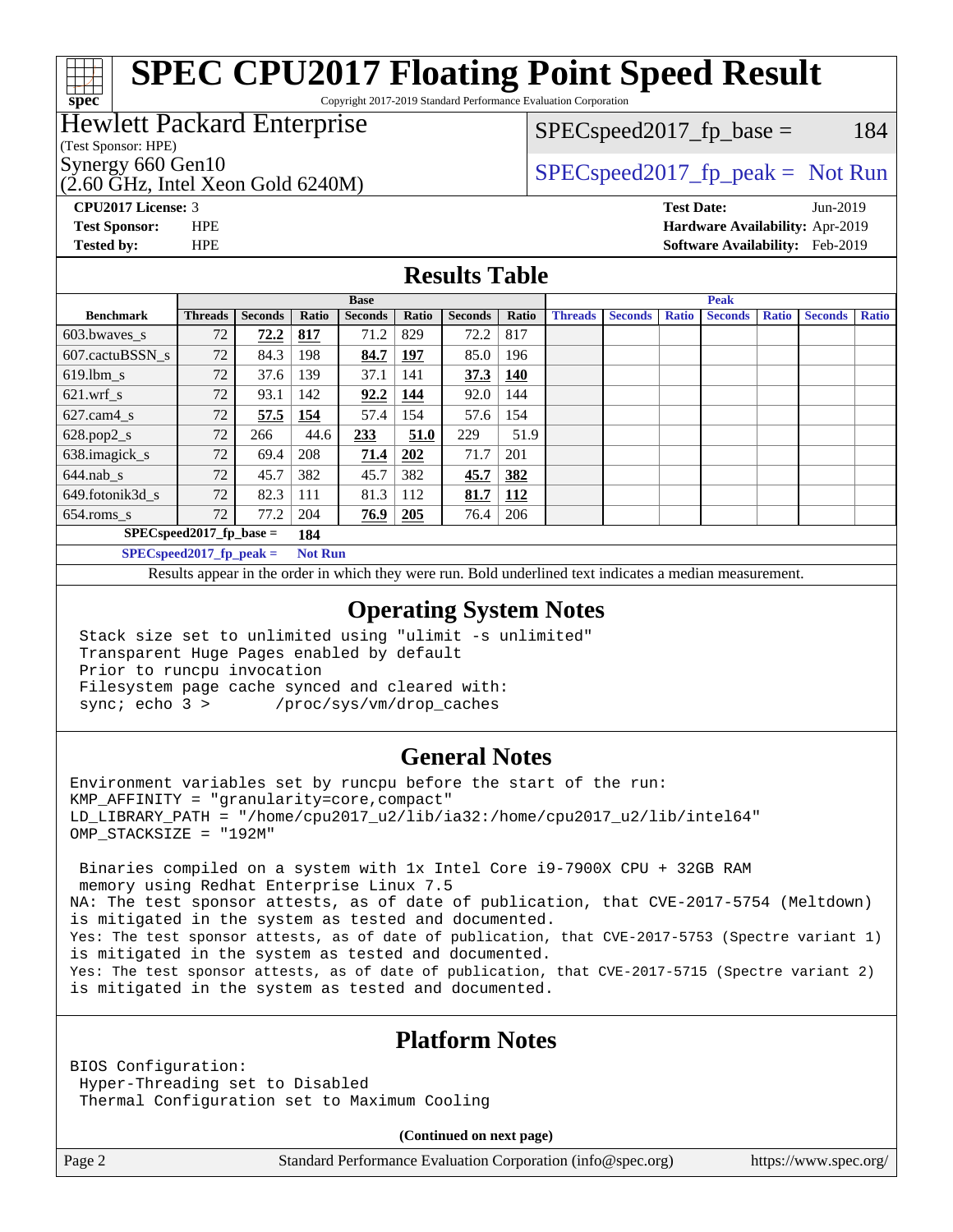# **[SPEC CPU2017 Floating Point Speed Result](http://www.spec.org/auto/cpu2017/Docs/result-fields.html#SPECCPU2017FloatingPointSpeedResult)**

Copyright 2017-2019 Standard Performance Evaluation Corporation

#### Hewlett Packard Enterprise

 $SPEC speed2017_fp\_base = 184$ 

#### (Test Sponsor: HPE)

(2.60 GHz, Intel Xeon Gold 6240M)

Synergy 660 Gen10<br>  $SPEC speed2017<sub>rfp</sub> peak = Not Run$ 

**[spec](http://www.spec.org/)**

**[CPU2017 License:](http://www.spec.org/auto/cpu2017/Docs/result-fields.html#CPU2017License)** 3 **[Test Date:](http://www.spec.org/auto/cpu2017/Docs/result-fields.html#TestDate)** Jun-2019 **[Test Sponsor:](http://www.spec.org/auto/cpu2017/Docs/result-fields.html#TestSponsor)** HPE **[Hardware Availability:](http://www.spec.org/auto/cpu2017/Docs/result-fields.html#HardwareAvailability)** Apr-2019 **[Tested by:](http://www.spec.org/auto/cpu2017/Docs/result-fields.html#Testedby)** HPE **[Software Availability:](http://www.spec.org/auto/cpu2017/Docs/result-fields.html#SoftwareAvailability)** Feb-2019

#### **[Platform Notes \(Continued\)](http://www.spec.org/auto/cpu2017/Docs/result-fields.html#PlatformNotes)**

Page 3 Standard Performance Evaluation Corporation [\(info@spec.org\)](mailto:info@spec.org) <https://www.spec.org/> Memory Patrol Scrubbing set to Disabled LLC Prefetch set to Enabled LLC Dead Line Allocation set to Disabled Enhanced Processor Performance set to Enabled Workload Profile set to General Peak Frequency Compute Energy/Performance Bias set to Balanced Power Workload Profile set to Custom Numa Group Size Optimization set to Flat Intel UPI Link Power Management set to Enabled Sysinfo program /home/cpu2017\_u2/bin/sysinfo Rev: r5974 of 2018-05-19 9bcde8f2999c33d61f64985e45859ea9 running on sy660-gen10 Tue Jun 4 07:14:27 2019 SUT (System Under Test) info as seen by some common utilities. For more information on this section, see <https://www.spec.org/cpu2017/Docs/config.html#sysinfo> From /proc/cpuinfo model name : Intel(R) Xeon(R) Gold 6240M CPU @ 2.60GHz 4 "physical id"s (chips) 72 "processors" cores, siblings (Caution: counting these is hw and system dependent. The following excerpts from /proc/cpuinfo might not be reliable. Use with caution.) cpu cores : 18 siblings : 18 physical 0: cores 0 1 2 3 4 8 9 10 11 16 17 18 19 20 24 25 26 27 physical 1: cores 0 1 2 3 4 8 9 10 11 16 17 18 19 20 24 25 26 27 physical 2: cores 0 1 2 3 4 8 9 10 11 16 17 18 19 20 24 25 26 27 physical 3: cores 0 1 2 3 4 8 9 10 11 16 17 18 19 20 24 25 26 27 From lscpu: Architecture: x86\_64 CPU op-mode(s): 32-bit, 64-bit Byte Order: Little Endian  $CPU(s):$  72 On-line CPU(s) list: 0-71 Thread(s) per core: 1 Core(s) per socket: 18 Socket(s): 4 NUMA node(s): 4 Vendor ID: GenuineIntel CPU family: 6 Model: 85 Model name: Intel(R) Xeon(R) Gold 6240M CPU @ 2.60GHz Stepping: 7 CPU MHz: 2600.000 BogoMIPS: 5200.00 **(Continued on next page)**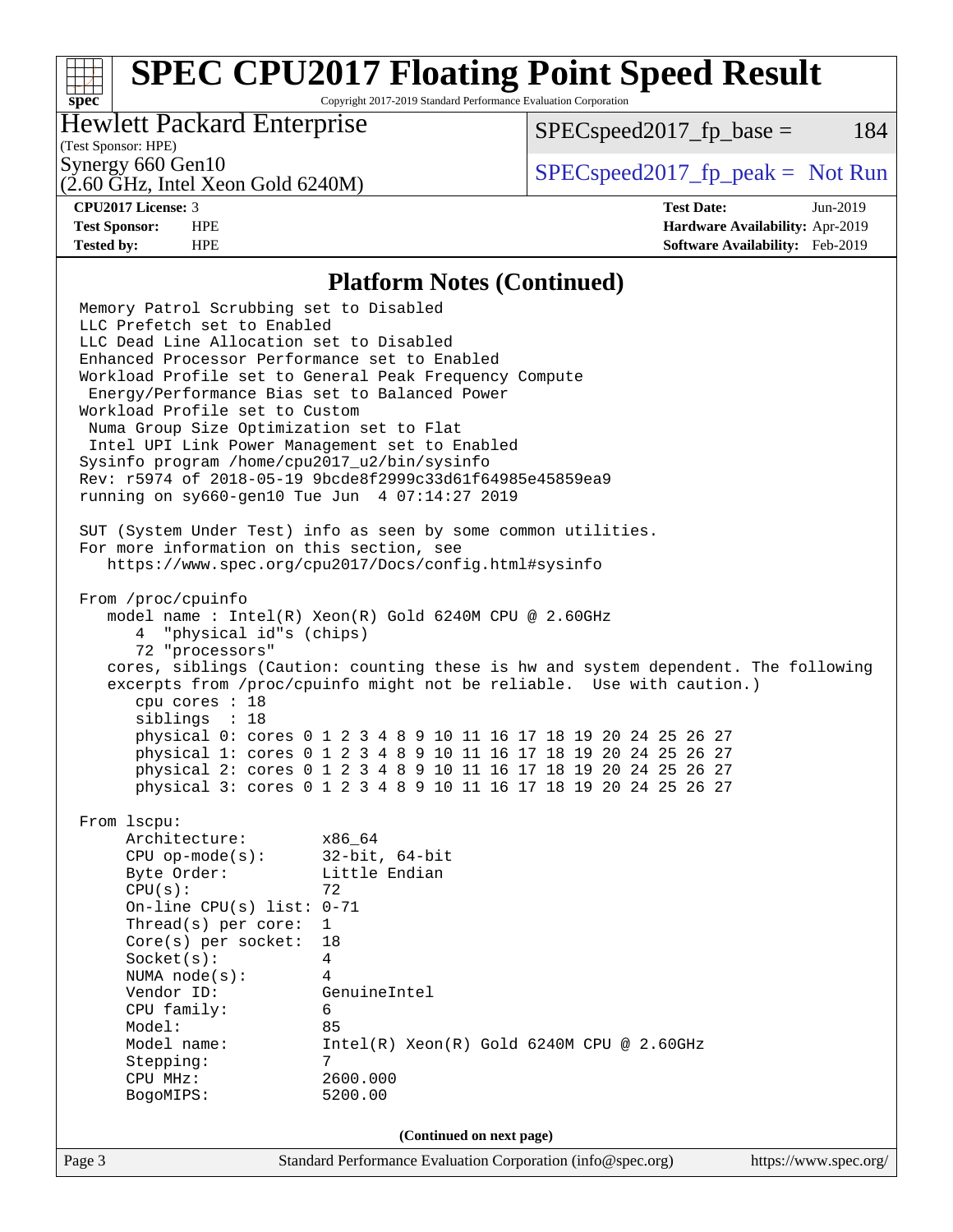# **[SPEC CPU2017 Floating Point Speed Result](http://www.spec.org/auto/cpu2017/Docs/result-fields.html#SPECCPU2017FloatingPointSpeedResult)**

Copyright 2017-2019 Standard Performance Evaluation Corporation

#### Hewlett Packard Enterprise

 $SPEC speed2017_fp\_base = 184$ 

(Test Sponsor: HPE)

(2.60 GHz, Intel Xeon Gold 6240M)

Synergy 660 Gen10<br>  $SPEC speed2017<sub>rfp</sub> peak = Not Run$ 

**[spec](http://www.spec.org/)**

**[CPU2017 License:](http://www.spec.org/auto/cpu2017/Docs/result-fields.html#CPU2017License)** 3 **[Test Date:](http://www.spec.org/auto/cpu2017/Docs/result-fields.html#TestDate)** Jun-2019 **[Test Sponsor:](http://www.spec.org/auto/cpu2017/Docs/result-fields.html#TestSponsor)** HPE **[Hardware Availability:](http://www.spec.org/auto/cpu2017/Docs/result-fields.html#HardwareAvailability)** Apr-2019 **[Tested by:](http://www.spec.org/auto/cpu2017/Docs/result-fields.html#Testedby)** HPE **[Software Availability:](http://www.spec.org/auto/cpu2017/Docs/result-fields.html#SoftwareAvailability)** Feb-2019

#### **[Platform Notes \(Continued\)](http://www.spec.org/auto/cpu2017/Docs/result-fields.html#PlatformNotes)**

 Virtualization: VT-x L1d cache: 32K L1i cache: 32K L2 cache: 1024K L3 cache: 25344K NUMA node0 CPU(s): 0-17 NUMA node1 CPU(s): 18-35 NUMA node2 CPU(s): 36-53 NUMA node3 CPU(s): 54-71

Flags: fpu vme de pse tsc msr pae mce cx8 apic sep mtrr pge mca cmov pat pse36 clflush dts acpi mmx fxsr sse sse2 ss ht tm pbe syscall nx pdpe1gb rdtscp lm constant\_tsc art arch\_perfmon pebs bts rep\_good nopl xtopology nonstop\_tsc cpuid aperfmperf tsc\_known\_freq pni pclmulqdq dtes64 monitor ds\_cpl vmx smx est tm2 ssse3 sdbg fma cx16 xtpr pdcm pcid dca sse4\_1 sse4\_2 x2apic movbe popcnt tsc\_deadline\_timer aes xsave avx f16c rdrand lahf\_lm abm 3dnowprefetch cpuid\_fault epb cat\_l3 cdp\_l3 invpcid\_single intel\_ppin mba tpr\_shadow vnmi flexpriority ept vpid fsgsbase tsc\_adjust bmi1 hle avx2 smep bmi2 erms invpcid rtm cqm mpx rdt\_a avx512f avx512dq rdseed adx smap clflushopt clwb intel\_pt avx512cd avx512bw avx512vl xsaveopt xsavec xgetbv1 xsaves cqm\_llc cqm\_occup\_llc cqm\_mbm\_total cqm\_mbm\_local ibpb ibrs stibp dtherm ida arat pln pts pku ospke avx512\_vnni arch\_capabilities ssbd

 /proc/cpuinfo cache data cache size : 25344 KB

 From numactl --hardware WARNING: a numactl 'node' might or might not correspond to a physical chip. available: 4 nodes (0-3) node 0 cpus: 0 1 2 3 4 5 6 7 8 9 10 11 12 13 14 15 16 17 node 0 size: 193045 MB node 0 free: 192626 MB node 1 cpus: 18 19 20 21 22 23 24 25 26 27 28 29 30 31 32 33 34 35 node 1 size: 193532 MB node 1 free: 193120 MB node 2 cpus: 36 37 38 39 40 41 42 43 44 45 46 47 48 49 50 51 52 53 node 2 size: 193532 MB node 2 free: 193359 MB node 3 cpus: 54 55 56 57 58 59 60 61 62 63 64 65 66 67 68 69 70 71 node 3 size: 193294 MB node 3 free: 193113 MB node distances: node 0 1 2 3 0: 10 21 21 21 1: 21 10 21 21 2: 21 21 10 21 3: 21 21 21 10 From /proc/meminfo **(Continued on next page)**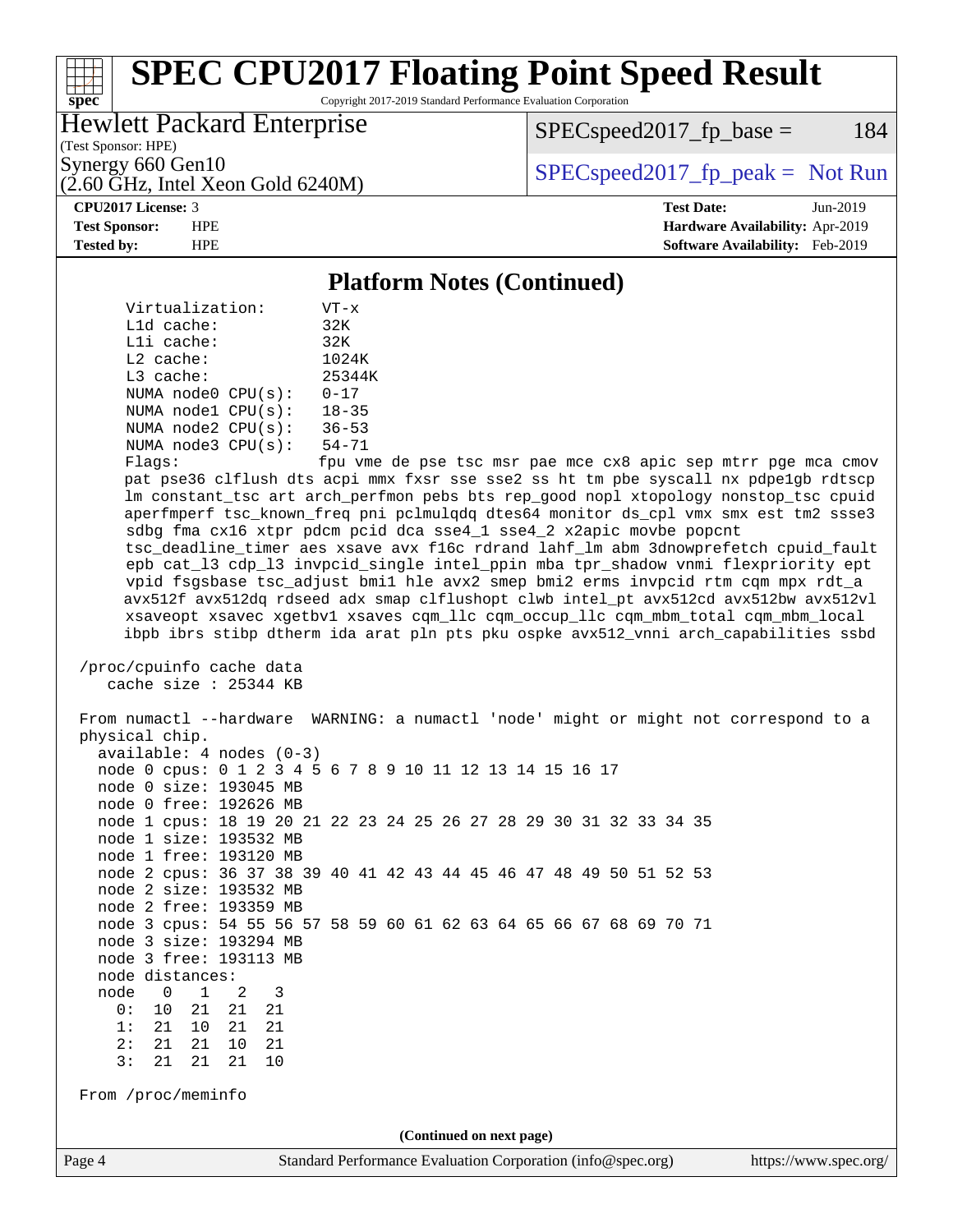#### **[spec](http://www.spec.org/) [SPEC CPU2017 Floating Point Speed Result](http://www.spec.org/auto/cpu2017/Docs/result-fields.html#SPECCPU2017FloatingPointSpeedResult)** Copyright 2017-2019 Standard Performance Evaluation Corporation (Test Sponsor: HPE) Hewlett Packard Enterprise (2.60 GHz, Intel Xeon Gold 6240M) Synergy 660 Gen10  $SPEC speed2017$  fp\_peak = Not Run  $SPEC speed2017_fp\_base = 184$ **[CPU2017 License:](http://www.spec.org/auto/cpu2017/Docs/result-fields.html#CPU2017License)** 3 **[Test Date:](http://www.spec.org/auto/cpu2017/Docs/result-fields.html#TestDate)** Jun-2019 **[Test Sponsor:](http://www.spec.org/auto/cpu2017/Docs/result-fields.html#TestSponsor)** HPE **[Hardware Availability:](http://www.spec.org/auto/cpu2017/Docs/result-fields.html#HardwareAvailability)** Apr-2019 **[Tested by:](http://www.spec.org/auto/cpu2017/Docs/result-fields.html#Testedby)** HPE **[Software Availability:](http://www.spec.org/auto/cpu2017/Docs/result-fields.html#SoftwareAvailability)** Feb-2019 **[Platform Notes \(Continued\)](http://www.spec.org/auto/cpu2017/Docs/result-fields.html#PlatformNotes)** MemTotal: 791966304 kB HugePages\_Total: 0 Hugepagesize: 2048 kB From /etc/\*release\* /etc/\*version\* os-release: NAME="SLES" VERSION="15" VERSION\_ID="15" PRETTY\_NAME="SUSE Linux Enterprise Server 15" ID="sles" ID\_LIKE="suse" ANSI\_COLOR="0;32" CPE\_NAME="cpe:/o:suse:sles:15" uname -a: Linux sy660-gen10 4.12.14-23-default #1 SMP Tue May 29 21:04:44 UTC 2018 (cd0437b) x86\_64 x86\_64 x86\_64 GNU/Linux Kernel self-reported vulnerability status: CVE-2017-5754 (Meltdown): Not affected CVE-2017-5753 (Spectre variant 1): Mitigation: \_\_user pointer sanitization CVE-2017-5715 (Spectre variant 2): Mitigation: Indirect Branch Restricted Speculation, IBPB, IBRS\_FW run-level 3 Jun 4 07:13 SPEC is set to: /home/cpu2017\_u2 Filesystem Type Size Used Avail Use% Mounted on /dev/sdb2 btrfs 445G 123G 322G 28% /home Additional information from dmidecode follows. WARNING: Use caution when you interpret this section. The 'dmidecode' program reads system data which is "intended to allow hardware to be accurately determined", but the intent may not be met, as there are frequent changes to hardware, firmware, and the "DMTF SMBIOS" standard. BIOS HPE I43 02/02/2019 Memory: 24x UNKNOWN NOT AVAILABLE 24x UNKNOWN NOT AVAILABLE 32 GB 2 rank 2933 (End of data from sysinfo program)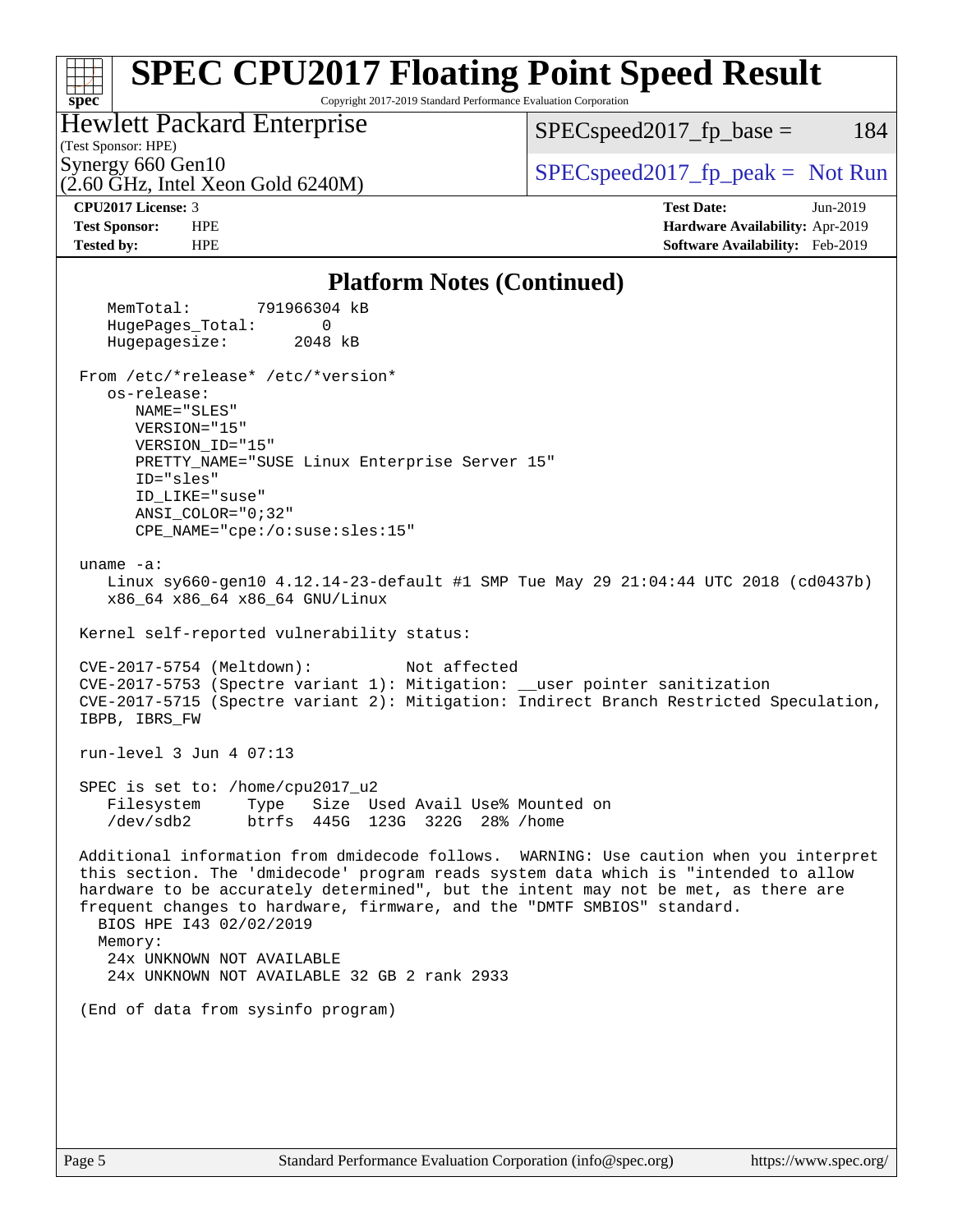# **[SPEC CPU2017 Floating Point Speed Result](http://www.spec.org/auto/cpu2017/Docs/result-fields.html#SPECCPU2017FloatingPointSpeedResult)**

Copyright 2017-2019 Standard Performance Evaluation Corporation

#### Hewlett Packard Enterprise

 $SPEC speed2017_fp\_base = 184$ 

(Test Sponsor: HPE)

(2.60 GHz, Intel Xeon Gold 6240M)

Synergy 660 Gen10<br>  $SPEC speed2017<sub>rfp</sub> peak = Not Run$ <br>  $SPEC speed2017<sub>rfp</sub> peak = Not Run$ 

**[spec](http://www.spec.org/)**

**[Tested by:](http://www.spec.org/auto/cpu2017/Docs/result-fields.html#Testedby)** HPE **[Software Availability:](http://www.spec.org/auto/cpu2017/Docs/result-fields.html#SoftwareAvailability)** Feb-2019

**[CPU2017 License:](http://www.spec.org/auto/cpu2017/Docs/result-fields.html#CPU2017License)** 3 **[Test Date:](http://www.spec.org/auto/cpu2017/Docs/result-fields.html#TestDate)** Jun-2019 **[Test Sponsor:](http://www.spec.org/auto/cpu2017/Docs/result-fields.html#TestSponsor)** HPE **[Hardware Availability:](http://www.spec.org/auto/cpu2017/Docs/result-fields.html#HardwareAvailability)** Apr-2019

#### **[Compiler Version Notes](http://www.spec.org/auto/cpu2017/Docs/result-fields.html#CompilerVersionNotes)**

| $CC$ 619.1bm_s(base) 638.imagick_s(base) 644.nab_s(base)                                                                                                                                 |
|------------------------------------------------------------------------------------------------------------------------------------------------------------------------------------------|
| Intel(R) C Intel(R) 64 Compiler for applications running on Intel(R) 64,<br>Version 19.0.2.187 Build 20190117                                                                            |
| Copyright (C) 1985-2019 Intel Corporation. All rights reserved.<br>----------------------------                                                                                          |
|                                                                                                                                                                                          |
| FC 607.cactuBSSN s(base)                                                                                                                                                                 |
| Intel(R) $C++$ Intel(R) 64 Compiler for applications running on Intel(R) 64,<br>Version 19.0.2.187 Build 20190117                                                                        |
| Copyright (C) 1985-2019 Intel Corporation. All rights reserved.<br>Intel(R) C Intel(R) 64 Compiler for applications running on Intel(R) 64,<br>Version 19.0.2.187 Build 20190117         |
| Copyright (C) 1985-2019 Intel Corporation. All rights reserved.<br>Intel(R) Fortran Intel(R) 64 Compiler for applications running on $Intel(R)$<br>64, Version 19.0.2.187 Build 20190117 |
| Copyright (C) 1985-2019 Intel Corporation. All rights reserved.                                                                                                                          |
|                                                                                                                                                                                          |
| FC 603.bwaves_s(base) 649.fotonik3d_s(base) 654.roms_s(base)                                                                                                                             |
| $Intel(R)$ Fortran Intel(R) 64 Compiler for applications running on Intel(R)<br>64, Version 19.0.2.187 Build 20190117                                                                    |
| Copyright (C) 1985-2019 Intel Corporation. All rights reserved.<br>_______________________________                                                                                       |
|                                                                                                                                                                                          |
| CC 621.wrf_s(base) 627.cam4_s(base) 628.pop2_s(base)                                                                                                                                     |
| $Intel(R)$ Fortran Intel(R) 64 Compiler for applications running on Intel(R)<br>64, Version 19.0.2.187 Build 20190117                                                                    |
| Copyright (C) 1985-2019 Intel Corporation. All rights reserved.<br>Intel(R) C Intel(R) 64 Compiler for applications running on Intel(R) 64,<br>Version 19.0.2.187 Build 20190117         |
| Copyright (C) 1985-2019 Intel Corporation. All rights reserved.                                                                                                                          |
|                                                                                                                                                                                          |

#### **[Base Compiler Invocation](http://www.spec.org/auto/cpu2017/Docs/result-fields.html#BaseCompilerInvocation)**

[C benchmarks](http://www.spec.org/auto/cpu2017/Docs/result-fields.html#Cbenchmarks):

[icc -m64 -std=c11](http://www.spec.org/cpu2017/results/res2019q3/cpu2017-20190625-15811.flags.html#user_CCbase_intel_icc_64bit_c11_33ee0cdaae7deeeab2a9725423ba97205ce30f63b9926c2519791662299b76a0318f32ddfffdc46587804de3178b4f9328c46fa7c2b0cd779d7a61945c91cd35)

**(Continued on next page)**

Page 6 Standard Performance Evaluation Corporation [\(info@spec.org\)](mailto:info@spec.org) <https://www.spec.org/>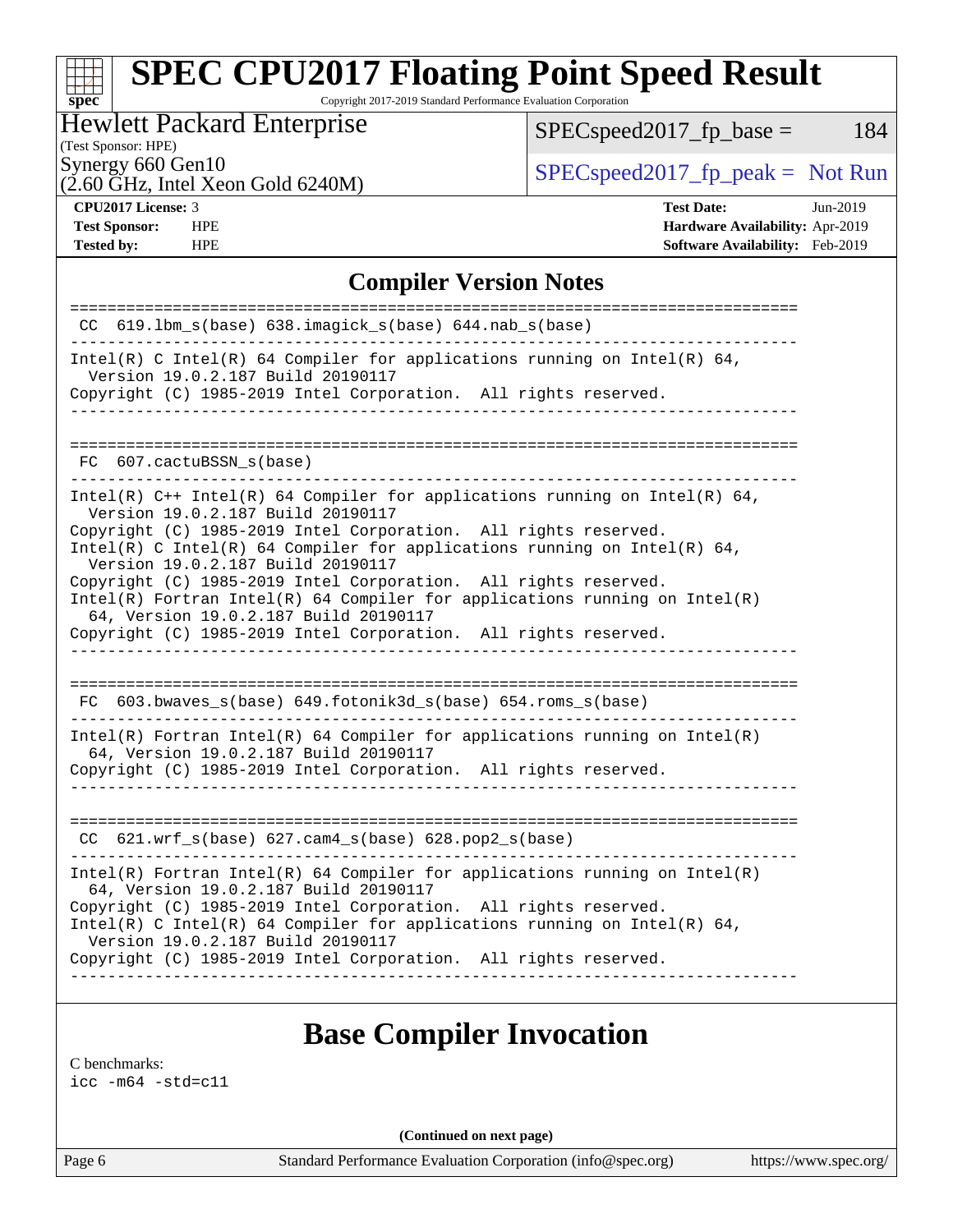# **[spec](http://www.spec.org/)**

# **[SPEC CPU2017 Floating Point Speed Result](http://www.spec.org/auto/cpu2017/Docs/result-fields.html#SPECCPU2017FloatingPointSpeedResult)**

Copyright 2017-2019 Standard Performance Evaluation Corporation

#### Hewlett Packard Enterprise

 $SPEC speed2017_fp\_base = 184$ 

(Test Sponsor: HPE)

(2.60 GHz, Intel Xeon Gold 6240M)

Synergy 660 Gen10<br>  $SPEC speed2017<sub>rfp</sub> peak = Not Run$ 

**[CPU2017 License:](http://www.spec.org/auto/cpu2017/Docs/result-fields.html#CPU2017License)** 3 **[Test Date:](http://www.spec.org/auto/cpu2017/Docs/result-fields.html#TestDate)** Jun-2019 **[Test Sponsor:](http://www.spec.org/auto/cpu2017/Docs/result-fields.html#TestSponsor)** HPE **[Hardware Availability:](http://www.spec.org/auto/cpu2017/Docs/result-fields.html#HardwareAvailability)** Apr-2019 **[Tested by:](http://www.spec.org/auto/cpu2017/Docs/result-fields.html#Testedby)** HPE **[Software Availability:](http://www.spec.org/auto/cpu2017/Docs/result-fields.html#SoftwareAvailability)** Feb-2019

## **[Base Compiler Invocation \(Continued\)](http://www.spec.org/auto/cpu2017/Docs/result-fields.html#BaseCompilerInvocation)**

[Fortran benchmarks](http://www.spec.org/auto/cpu2017/Docs/result-fields.html#Fortranbenchmarks): [ifort -m64](http://www.spec.org/cpu2017/results/res2019q3/cpu2017-20190625-15811.flags.html#user_FCbase_intel_ifort_64bit_24f2bb282fbaeffd6157abe4f878425411749daecae9a33200eee2bee2fe76f3b89351d69a8130dd5949958ce389cf37ff59a95e7a40d588e8d3a57e0c3fd751)

[Benchmarks using both Fortran and C](http://www.spec.org/auto/cpu2017/Docs/result-fields.html#BenchmarksusingbothFortranandC):

[ifort -m64](http://www.spec.org/cpu2017/results/res2019q3/cpu2017-20190625-15811.flags.html#user_CC_FCbase_intel_ifort_64bit_24f2bb282fbaeffd6157abe4f878425411749daecae9a33200eee2bee2fe76f3b89351d69a8130dd5949958ce389cf37ff59a95e7a40d588e8d3a57e0c3fd751) [icc -m64 -std=c11](http://www.spec.org/cpu2017/results/res2019q3/cpu2017-20190625-15811.flags.html#user_CC_FCbase_intel_icc_64bit_c11_33ee0cdaae7deeeab2a9725423ba97205ce30f63b9926c2519791662299b76a0318f32ddfffdc46587804de3178b4f9328c46fa7c2b0cd779d7a61945c91cd35)

[Benchmarks using Fortran, C, and C++:](http://www.spec.org/auto/cpu2017/Docs/result-fields.html#BenchmarksusingFortranCandCXX) [icpc -m64](http://www.spec.org/cpu2017/results/res2019q3/cpu2017-20190625-15811.flags.html#user_CC_CXX_FCbase_intel_icpc_64bit_4ecb2543ae3f1412ef961e0650ca070fec7b7afdcd6ed48761b84423119d1bf6bdf5cad15b44d48e7256388bc77273b966e5eb805aefd121eb22e9299b2ec9d9) [icc -m64 -std=c11](http://www.spec.org/cpu2017/results/res2019q3/cpu2017-20190625-15811.flags.html#user_CC_CXX_FCbase_intel_icc_64bit_c11_33ee0cdaae7deeeab2a9725423ba97205ce30f63b9926c2519791662299b76a0318f32ddfffdc46587804de3178b4f9328c46fa7c2b0cd779d7a61945c91cd35) [ifort -m64](http://www.spec.org/cpu2017/results/res2019q3/cpu2017-20190625-15811.flags.html#user_CC_CXX_FCbase_intel_ifort_64bit_24f2bb282fbaeffd6157abe4f878425411749daecae9a33200eee2bee2fe76f3b89351d69a8130dd5949958ce389cf37ff59a95e7a40d588e8d3a57e0c3fd751)

#### **[Base Portability Flags](http://www.spec.org/auto/cpu2017/Docs/result-fields.html#BasePortabilityFlags)**

 603.bwaves\_s: [-DSPEC\\_LP64](http://www.spec.org/cpu2017/results/res2019q3/cpu2017-20190625-15811.flags.html#suite_basePORTABILITY603_bwaves_s_DSPEC_LP64) 607.cactuBSSN\_s: [-DSPEC\\_LP64](http://www.spec.org/cpu2017/results/res2019q3/cpu2017-20190625-15811.flags.html#suite_basePORTABILITY607_cactuBSSN_s_DSPEC_LP64) 619.lbm\_s: [-DSPEC\\_LP64](http://www.spec.org/cpu2017/results/res2019q3/cpu2017-20190625-15811.flags.html#suite_basePORTABILITY619_lbm_s_DSPEC_LP64) 621.wrf\_s: [-DSPEC\\_LP64](http://www.spec.org/cpu2017/results/res2019q3/cpu2017-20190625-15811.flags.html#suite_basePORTABILITY621_wrf_s_DSPEC_LP64) [-DSPEC\\_CASE\\_FLAG](http://www.spec.org/cpu2017/results/res2019q3/cpu2017-20190625-15811.flags.html#b621.wrf_s_baseCPORTABILITY_DSPEC_CASE_FLAG) [-convert big\\_endian](http://www.spec.org/cpu2017/results/res2019q3/cpu2017-20190625-15811.flags.html#user_baseFPORTABILITY621_wrf_s_convert_big_endian_c3194028bc08c63ac5d04de18c48ce6d347e4e562e8892b8bdbdc0214820426deb8554edfa529a3fb25a586e65a3d812c835984020483e7e73212c4d31a38223) 627.cam4\_s: [-DSPEC\\_LP64](http://www.spec.org/cpu2017/results/res2019q3/cpu2017-20190625-15811.flags.html#suite_basePORTABILITY627_cam4_s_DSPEC_LP64) [-DSPEC\\_CASE\\_FLAG](http://www.spec.org/cpu2017/results/res2019q3/cpu2017-20190625-15811.flags.html#b627.cam4_s_baseCPORTABILITY_DSPEC_CASE_FLAG) 628.pop2\_s: [-DSPEC\\_LP64](http://www.spec.org/cpu2017/results/res2019q3/cpu2017-20190625-15811.flags.html#suite_basePORTABILITY628_pop2_s_DSPEC_LP64) [-DSPEC\\_CASE\\_FLAG](http://www.spec.org/cpu2017/results/res2019q3/cpu2017-20190625-15811.flags.html#b628.pop2_s_baseCPORTABILITY_DSPEC_CASE_FLAG) [-convert big\\_endian](http://www.spec.org/cpu2017/results/res2019q3/cpu2017-20190625-15811.flags.html#user_baseFPORTABILITY628_pop2_s_convert_big_endian_c3194028bc08c63ac5d04de18c48ce6d347e4e562e8892b8bdbdc0214820426deb8554edfa529a3fb25a586e65a3d812c835984020483e7e73212c4d31a38223) [-assume byterecl](http://www.spec.org/cpu2017/results/res2019q3/cpu2017-20190625-15811.flags.html#user_baseFPORTABILITY628_pop2_s_assume_byterecl_7e47d18b9513cf18525430bbf0f2177aa9bf368bc7a059c09b2c06a34b53bd3447c950d3f8d6c70e3faf3a05c8557d66a5798b567902e8849adc142926523472) 638.imagick\_s: [-DSPEC\\_LP64](http://www.spec.org/cpu2017/results/res2019q3/cpu2017-20190625-15811.flags.html#suite_basePORTABILITY638_imagick_s_DSPEC_LP64) 644.nab\_s: [-DSPEC\\_LP64](http://www.spec.org/cpu2017/results/res2019q3/cpu2017-20190625-15811.flags.html#suite_basePORTABILITY644_nab_s_DSPEC_LP64) 649.fotonik3d\_s: [-DSPEC\\_LP64](http://www.spec.org/cpu2017/results/res2019q3/cpu2017-20190625-15811.flags.html#suite_basePORTABILITY649_fotonik3d_s_DSPEC_LP64) 654.roms\_s: [-DSPEC\\_LP64](http://www.spec.org/cpu2017/results/res2019q3/cpu2017-20190625-15811.flags.html#suite_basePORTABILITY654_roms_s_DSPEC_LP64)

# **[Base Optimization Flags](http://www.spec.org/auto/cpu2017/Docs/result-fields.html#BaseOptimizationFlags)**

[C benchmarks](http://www.spec.org/auto/cpu2017/Docs/result-fields.html#Cbenchmarks):

[-xCORE-AVX512](http://www.spec.org/cpu2017/results/res2019q3/cpu2017-20190625-15811.flags.html#user_CCbase_f-xCORE-AVX512) [-ipo](http://www.spec.org/cpu2017/results/res2019q3/cpu2017-20190625-15811.flags.html#user_CCbase_f-ipo) [-O3](http://www.spec.org/cpu2017/results/res2019q3/cpu2017-20190625-15811.flags.html#user_CCbase_f-O3) [-no-prec-div](http://www.spec.org/cpu2017/results/res2019q3/cpu2017-20190625-15811.flags.html#user_CCbase_f-no-prec-div) [-qopt-prefetch](http://www.spec.org/cpu2017/results/res2019q3/cpu2017-20190625-15811.flags.html#user_CCbase_f-qopt-prefetch) [-ffinite-math-only](http://www.spec.org/cpu2017/results/res2019q3/cpu2017-20190625-15811.flags.html#user_CCbase_f_finite_math_only_cb91587bd2077682c4b38af759c288ed7c732db004271a9512da14a4f8007909a5f1427ecbf1a0fb78ff2a814402c6114ac565ca162485bbcae155b5e4258871) [-qopt-mem-layout-trans=4](http://www.spec.org/cpu2017/results/res2019q3/cpu2017-20190625-15811.flags.html#user_CCbase_f-qopt-mem-layout-trans_fa39e755916c150a61361b7846f310bcdf6f04e385ef281cadf3647acec3f0ae266d1a1d22d972a7087a248fd4e6ca390a3634700869573d231a252c784941a8) [-qopenmp](http://www.spec.org/cpu2017/results/res2019q3/cpu2017-20190625-15811.flags.html#user_CCbase_qopenmp_16be0c44f24f464004c6784a7acb94aca937f053568ce72f94b139a11c7c168634a55f6653758ddd83bcf7b8463e8028bb0b48b77bcddc6b78d5d95bb1df2967) [-DSPEC\\_OPENMP](http://www.spec.org/cpu2017/results/res2019q3/cpu2017-20190625-15811.flags.html#suite_CCbase_DSPEC_OPENMP) [-qopt-prefetch-issue-excl-hint](http://www.spec.org/cpu2017/results/res2019q3/cpu2017-20190625-15811.flags.html#user_CCbase_f-qopt-prefetch-issue-excl-hint) [-ansi-alias](http://www.spec.org/cpu2017/results/res2019q3/cpu2017-20190625-15811.flags.html#user_CCbase_f-ansi-alias) [-complex-limited-range](http://www.spec.org/cpu2017/results/res2019q3/cpu2017-20190625-15811.flags.html#user_CCbase_f-complex-limited-range)

#### [Fortran benchmarks](http://www.spec.org/auto/cpu2017/Docs/result-fields.html#Fortranbenchmarks):

[-DSPEC\\_OPENMP](http://www.spec.org/cpu2017/results/res2019q3/cpu2017-20190625-15811.flags.html#suite_FCbase_DSPEC_OPENMP) [-xCORE-AVX512](http://www.spec.org/cpu2017/results/res2019q3/cpu2017-20190625-15811.flags.html#user_FCbase_f-xCORE-AVX512) [-ipo](http://www.spec.org/cpu2017/results/res2019q3/cpu2017-20190625-15811.flags.html#user_FCbase_f-ipo) [-O3](http://www.spec.org/cpu2017/results/res2019q3/cpu2017-20190625-15811.flags.html#user_FCbase_f-O3) [-no-prec-div](http://www.spec.org/cpu2017/results/res2019q3/cpu2017-20190625-15811.flags.html#user_FCbase_f-no-prec-div) [-qopt-prefetch](http://www.spec.org/cpu2017/results/res2019q3/cpu2017-20190625-15811.flags.html#user_FCbase_f-qopt-prefetch) [-ffinite-math-only](http://www.spec.org/cpu2017/results/res2019q3/cpu2017-20190625-15811.flags.html#user_FCbase_f_finite_math_only_cb91587bd2077682c4b38af759c288ed7c732db004271a9512da14a4f8007909a5f1427ecbf1a0fb78ff2a814402c6114ac565ca162485bbcae155b5e4258871) [-qopt-mem-layout-trans=4](http://www.spec.org/cpu2017/results/res2019q3/cpu2017-20190625-15811.flags.html#user_FCbase_f-qopt-mem-layout-trans_fa39e755916c150a61361b7846f310bcdf6f04e385ef281cadf3647acec3f0ae266d1a1d22d972a7087a248fd4e6ca390a3634700869573d231a252c784941a8) [-qopenmp](http://www.spec.org/cpu2017/results/res2019q3/cpu2017-20190625-15811.flags.html#user_FCbase_qopenmp_16be0c44f24f464004c6784a7acb94aca937f053568ce72f94b139a11c7c168634a55f6653758ddd83bcf7b8463e8028bb0b48b77bcddc6b78d5d95bb1df2967) [-qopt-prefetch-issue-excl-hint](http://www.spec.org/cpu2017/results/res2019q3/cpu2017-20190625-15811.flags.html#user_FCbase_f-qopt-prefetch-issue-excl-hint) [-ansi-alias](http://www.spec.org/cpu2017/results/res2019q3/cpu2017-20190625-15811.flags.html#user_FCbase_f-ansi-alias) [-complex-limited-range](http://www.spec.org/cpu2017/results/res2019q3/cpu2017-20190625-15811.flags.html#user_FCbase_f-complex-limited-range) [-nostandard-realloc-lhs](http://www.spec.org/cpu2017/results/res2019q3/cpu2017-20190625-15811.flags.html#user_FCbase_f_2003_std_realloc_82b4557e90729c0f113870c07e44d33d6f5a304b4f63d4c15d2d0f1fab99f5daaed73bdb9275d9ae411527f28b936061aa8b9c8f2d63842963b95c9dd6426b8a)

[Benchmarks using both Fortran and C](http://www.spec.org/auto/cpu2017/Docs/result-fields.html#BenchmarksusingbothFortranandC):

```
-xCORE-AVX512 -ipo -O3 -no-prec-div -qopt-prefetch
-ffinite-math-only -qopt-mem-layout-trans=4 -qopenmp -DSPEC_OPENMP
-qopt-prefetch-issue-excl-hint -ansi-alias -complex-limited-range
-nostandard-realloc-lhs
```
**(Continued on next page)**